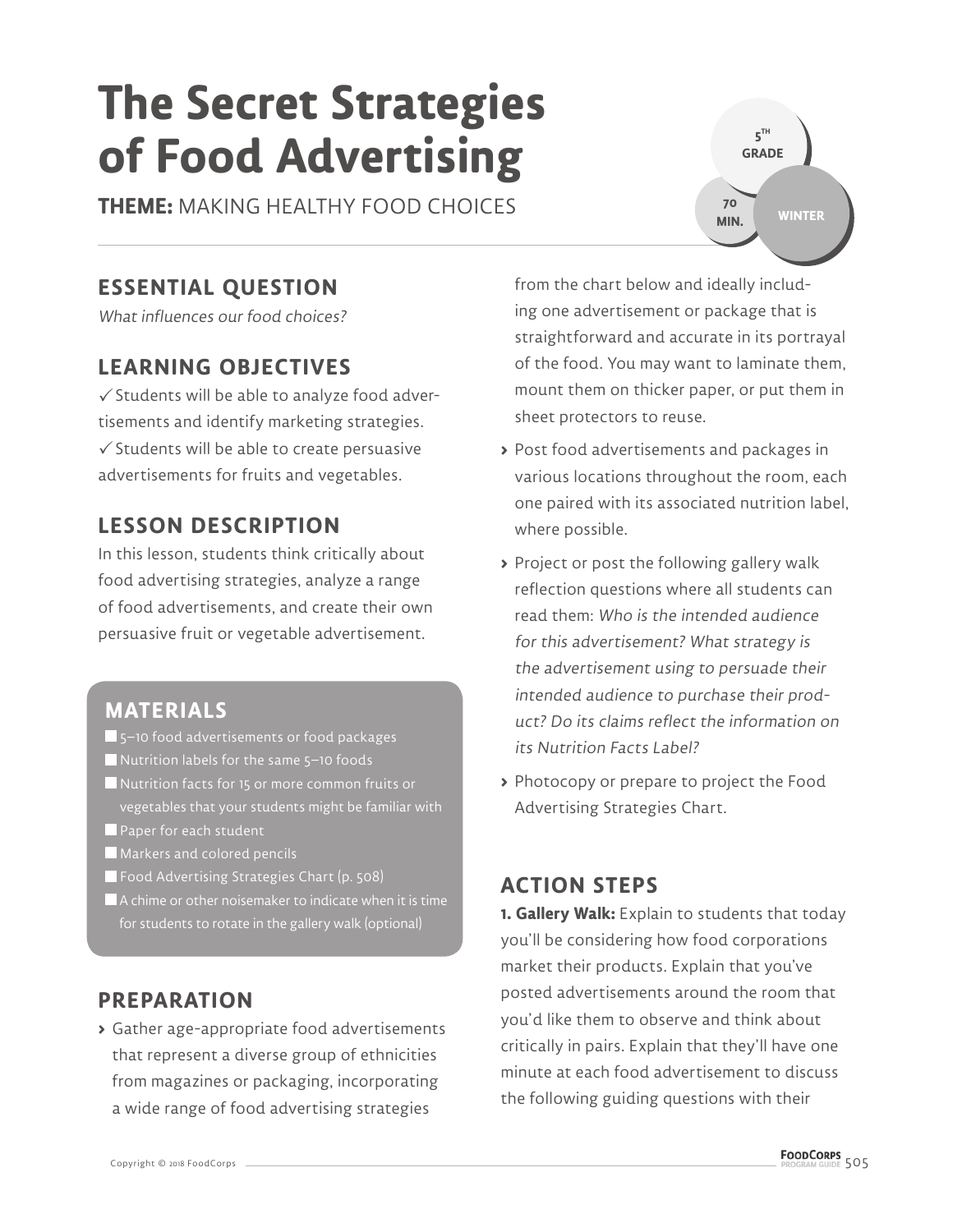partner: Who is the intended audience for this advertisement? What strategy is the advertisement using to persuade their intended audience to purchase their product? Do its claims reflect the information on its nutrition facts label? When the minute is up, they'll hear a bell and move to the next advertisement, traveling clockwise around the room. **(10 min.)**

**2. Discussing:** After the gallery walk, have students sit down and discuss the guiding questions as a class. **(10 min.)**

**3. Marketing:** Display the Food Advertising Strategies, and have students discuss examples they've seen of each, including television and internet ads. Discuss the concept of honesty with students. Ask, Are any of these advertisements being completely honest? **(10 min.)**

**4. Explain the Activity:** Explain that now that they understand how food corporations are marketing to kids to buy their products, students are going to create their own food advertisements. Say, You can use the same strategies food corporations use to promote their products, or you can choose to be completely honest about your fruit or vegetable! You'll work in pairs to create a persuasive food advertisement for, let's say, strawberries. **(5 min.)**

**5. Making Garden Veggie Ads:** Hand out nutrition facts for the fruits or vegetables they'll be promoting. Have students work with partners to create an advertisement for the fruit or vegetable they got. You can focus everyone on making visual advertisements, or give the option for theatrical ones as well. Circulate through the room, and check in with students, asking clarifying questions. Give students a

three-minute warning before asking them to clean up. **(20 min.)**

**6. Sharing:** Create a second gallery walk with their advertisements. Have students place their finished work on their desks for classmates to walk around and observe. After everyone has seen each other's work, have students sit down, and have them (those who choose to) create a theatrical advertisement to perform. **(10 min.)**

### **REFLECTION**

Have students discuss the following questions in small groups, then share with the class: **(5 min.)**

- How has considering food marketing influenced your thinking about food?
- What were the differences between the class's veggie advertisements that were completely honest versus those that used marketing strategies? Which was more persuasive to you?
- Why do you think companies work so hard to market foods?
- If you want accurate information about food, where can you get it?
- How did it feel creating your own food advertisement? What strategies did you use?

## **ADAPTATIONS**

**Extension:** Have students note and record every food advertisement they see in one day.

## **ACADEMIC CONNECTIONS**

English Language Arts Common Core State Standards **CCSS.ELA-LITERACY.RI.5.7**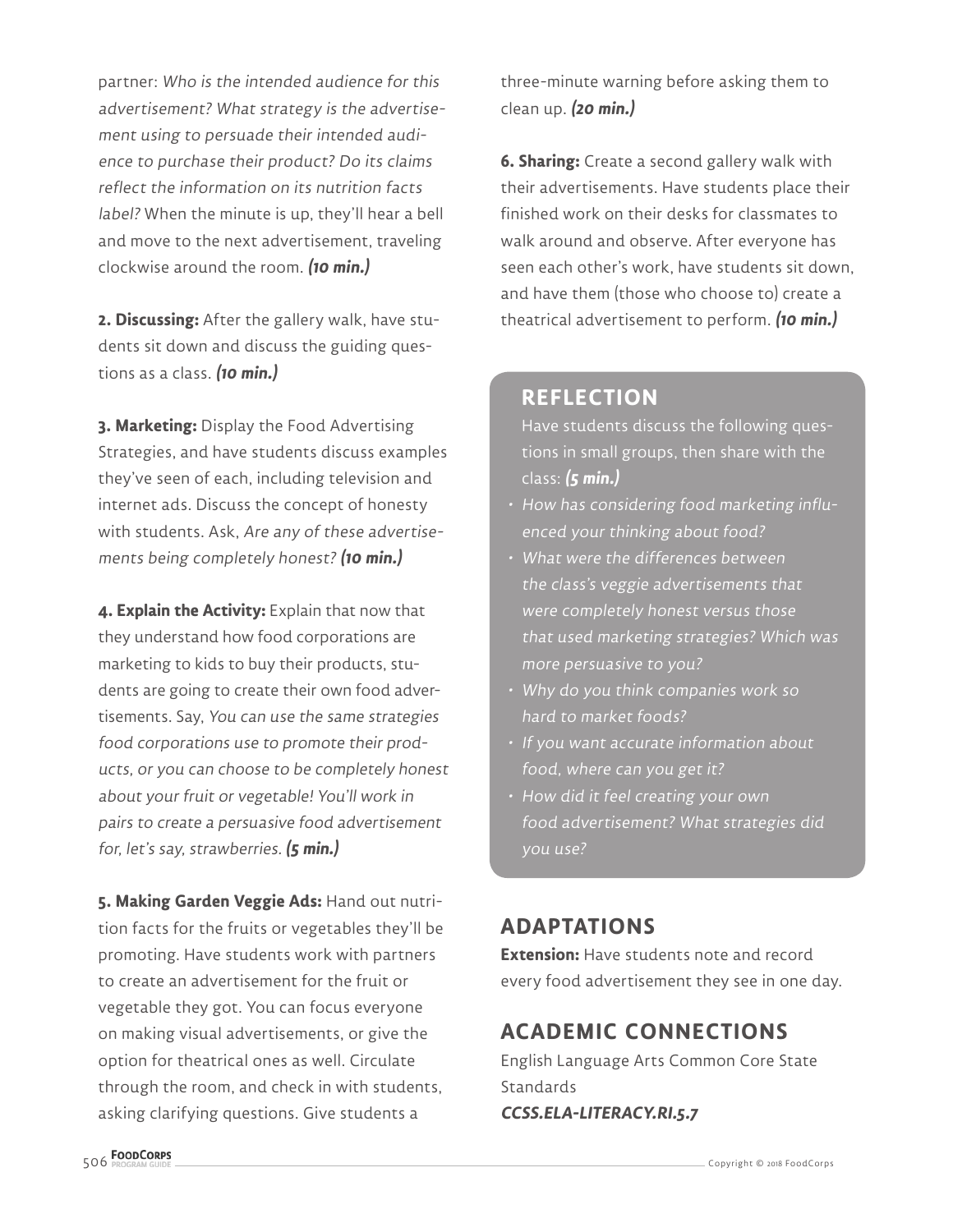Draw on information from multiple print or digital sources, demonstrating the ability to locate an answer to a question quickly or to solve a problem efficiently.

#### **CCSS.ELA-LITERACY.RI.5.5**

Compare and contrast the overall structure (e.g., chronology, comparison, cause/effect, problem/solution) of events, ideas, concepts, or information in two or more texts.

#### **CCSS.ELA-LITERACY.L.5.5**

Demonstrate understanding of figurative language, word relationships, and nuances in word meanings.

#### **CCSS.ELA-LITERACY.L.5.3**

Use knowledge of language and its conventions when writing, speaking, reading, or listening.

#### **CCSS.ELA-LITERACY.RI.6.8**

Trace and evaluate the argument and specific claims in a text, distinguishing claims that are supported by reasons and evidence from claims that are not.